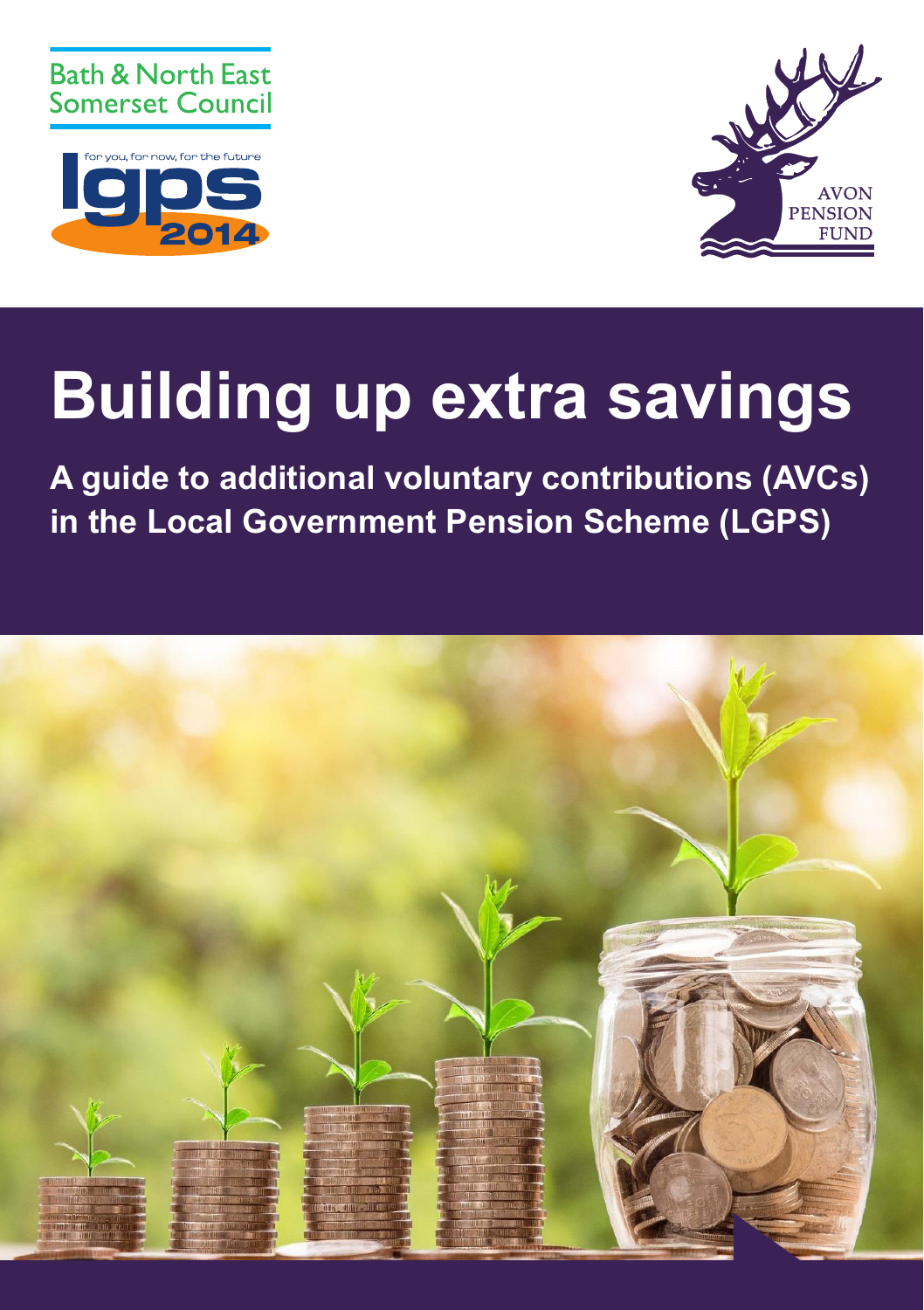# **AVCs – a summary**

- Build up extra savings for retirement with an AVC
- Flexible contributions you can choose how much you pay
- Your contributions get tax relief
- You can choose what funds to invest in, some with higher risks and greater potential rewards than others
- Use your AVC to get:
	- up to 100% tax-free cash lump sum\*
	- additional LGPS income
	- quaranteed regular income for life (an annuity)
	- both lump sum and income.
- \* Conditions apply

# **What are AVCs?**

AVCs allow you to pay more to build up extra savings for your retirement.

When you save AVCs, you pay money into a separate AVC plan in addition to the main Local Government Pension Scheme (LGPS). You build up a pot of money that you use to provide additional benefits to your main LGPS benefits.

Your AVC plan becomes payable when you take your main LGPS benefits.



All local government pension funds have an arrangement with an AVC provider (often an insurance company or building society) in which you can invest money in funds managed by the AVC provider.

These arrangements are known as **in-house AVCs** and are referred to as AVCs in this guide.

AVC contributions are taken directly from your pay before your tax is worked out, so, if you pay tax, you receive tax relief automatically.

The amount of tax relief you receive depends on whether you are a basic, higher or additional rate taxpayer. If you don't pay tax, you won't benefit from tax relief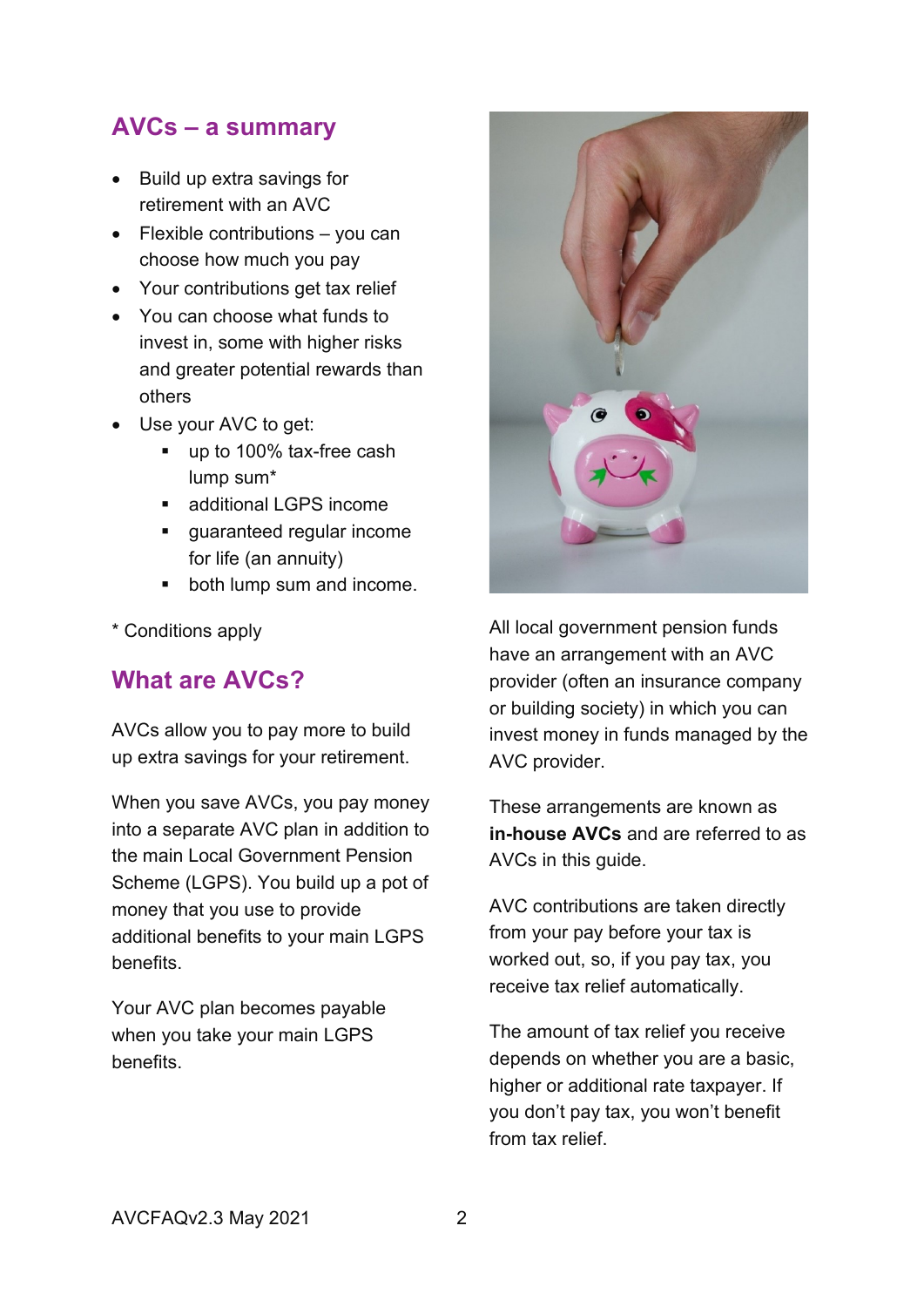You have your own personal account that, over time, builds up with the contributions you pay in. The amount in your account depends on how long you pay AVCs for, the impact of charges and how well the fund(s) you invest in perform. You choose how the money in your AVC plan is invested.

Your AVC plan is an investment and the value can go down as well as up. You may not get back what you put in.

You can pay up to 100% of your *pensionable pay*<sup>1</sup> (subject to other deductions made by your employer) into an AVC. You may wish to get independent financial advice about taking out an AVC.

If you are interested in paying AVCs, you should contact your pension fund for further information.

# **How do AVCs work?**

## **How much can I pay in?**

You can pay up to 100 per cent of your pensionable pay (subject to other deductions made by your employer) into an AVC.



## **Flexible contributions**

You can choose to pay a fixed amount or a percentage of your pay, or both, into an AVC – as long as it does not exceed 100% of your pay.

AVCs are taken from your pay, just like your normal pension contributions. Deductions start from the next available pay period after you set up the AVC. You may change your contributions or stop paying AVCs at any time while you are paying into the LGPS.

You can pay AVCs if you are in the Main or 50/50 section of the LGPS.

## **AVCs and extra life cover**

You can also pay AVCs to provide extra life cover. Your membership of the LGPS already gives you cover of three times your *assumed pensionable pay*<sup>2</sup> if you die in service. You can pay AVCs to increase this and provide additional benefits for your dependants if you die in service. Any extra cover you buy will stop when you take your LGPS benefits or leave your job.

#### **Get tax relief**

Your LGPS and AVC contributions are deducted before your tax is worked out, so, if you pay tax, you receive tax relief automatically through the payroll.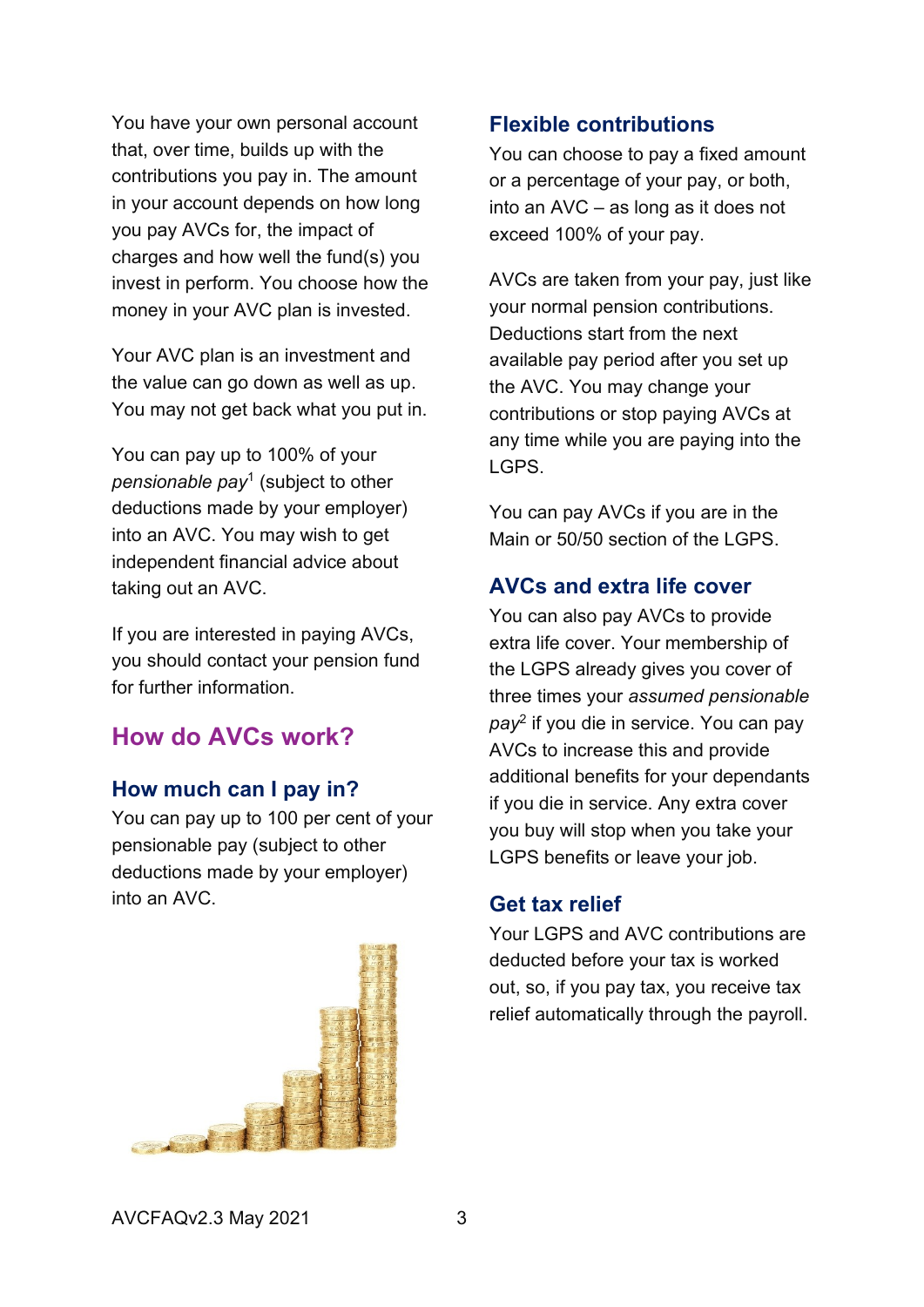Although most people will be able to save as much as they wish into an AVC, the amount of pension tax relief they can receive is limited. See the [Tax controls and your pension](#page-10-0) section at the end of this guide for more information.

#### **How the tax relief works:**

AVC contributions are taken from your pay before tax. Any money you would normally pay as income tax automatically goes into your AVC pot instead. If you pay tax at a higher rate, your tax savings will be higher. If you don't pay tax, you won't benefit from tax savings.



**For a basic rate taxpayer –** a **£100** investment in your plan costs you **£80**



**For a higher rate taxpayer –** a **£100** investment in your plan costs you **£60**

## **How you save with an AVC**

The AVC provider will set up your own personal account. Your account builds up over time with your contributions and any investment returns you make.

The amount in your account will depend on how long you pay AVCs for, the impact of charges and how well the fund(s) you invest in perform.

You choose how the money in your AVC plan is invested. The investments on offer will have different risk levels – the higher the risk, the higher the potential rewards. The lower the potential rewards, the lower the risk.

You may be able to spread your investments (and risks) over a number of investment areas such as equities (shares), bonds, property and cash. Each have their own risks and potential rewards.

As with all investments, the value may go up or down and you may not get back what you put in.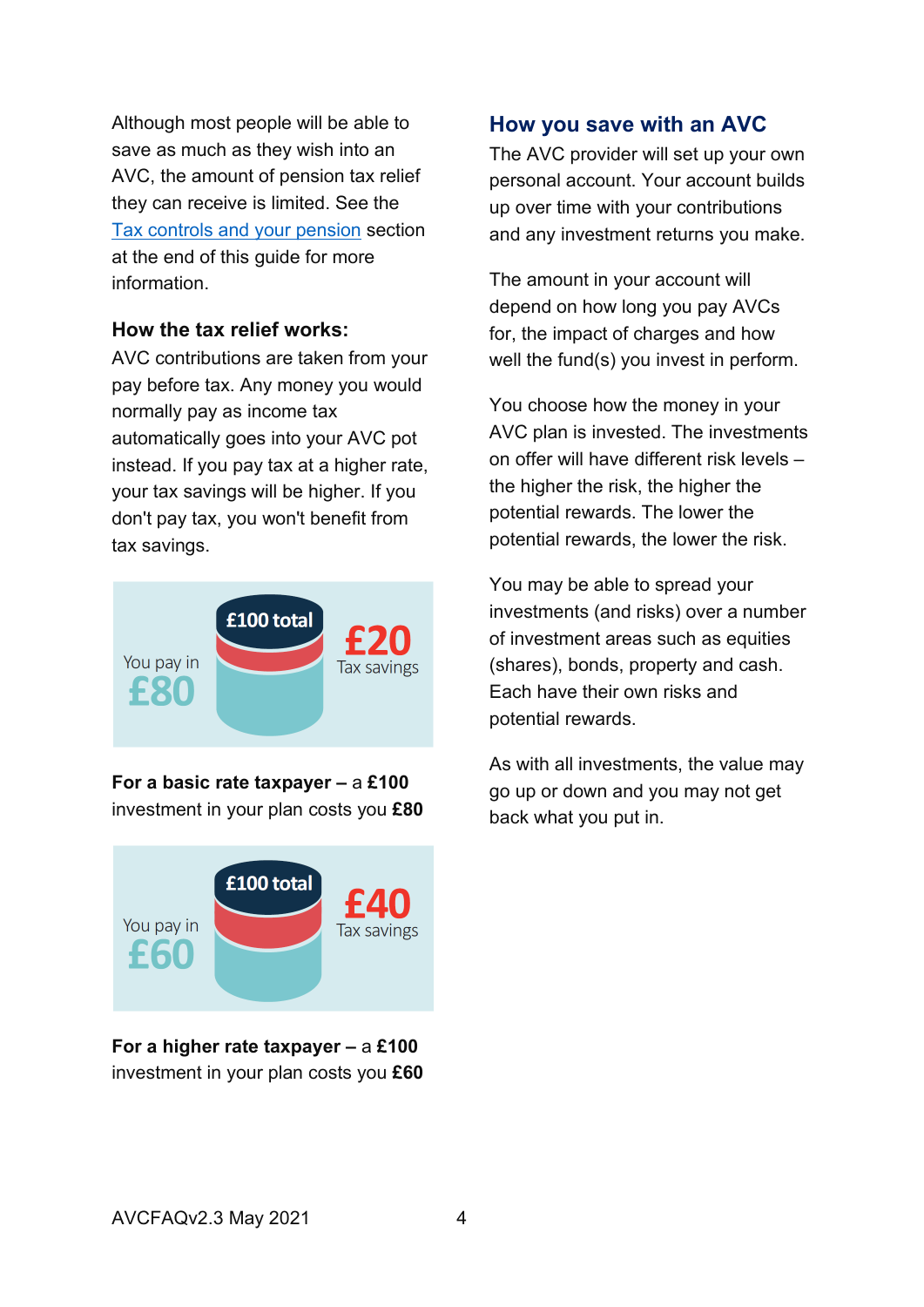# **What can I do with my AVC?**

This section outlines how you can use your AVC plan in the LGPS and the option of transferring your AVC plan to a different pension arrangement.

#### **When you take your main LGPS benefits, you can use your AVC to:**

#### **1) Buy a regular income paid for the rest of your life**

You can use your AVC plan to buy a lifelong, regular income, also known as an annuity. This annuity is guaranteed to be paid for as long as you live. Annuities offer different features that may be of interest to you, such as improved terms if you are in poor health and annual increases to keep up with the cost of living.

When you buy an annuity, you can usually take some of your AVC plan as a tax-free lump sum at the same time. An annuity is paid completely separately from your LGPS benefits.



The amount of annuity depends on several factors, such as interest rates and your age. As a rule of thumb, the older you are when you take out an annuity, the higher the income you will get.

You also have some choice over the type of annuity. For example, whether you want:

- a level annuity that provides a higher income to start with, but the payments stay the same for life
- an escalating annuity that will start at a lower rate but will increase over time to keep up with the cost of living
- to provide for dependants' benefits in the event of your death.

You don't have to buy an annuity from your AVC provider. It is really important that you shop around to get the best 'annuity rate' based on your personal circumstances and the annuity features you're looking for.

You would normally buy an annuity at the same time as you take your main LGPS benefits. However, if you left the LGPS before 1 April 2014, you can leave your AVC plan invested and use it later.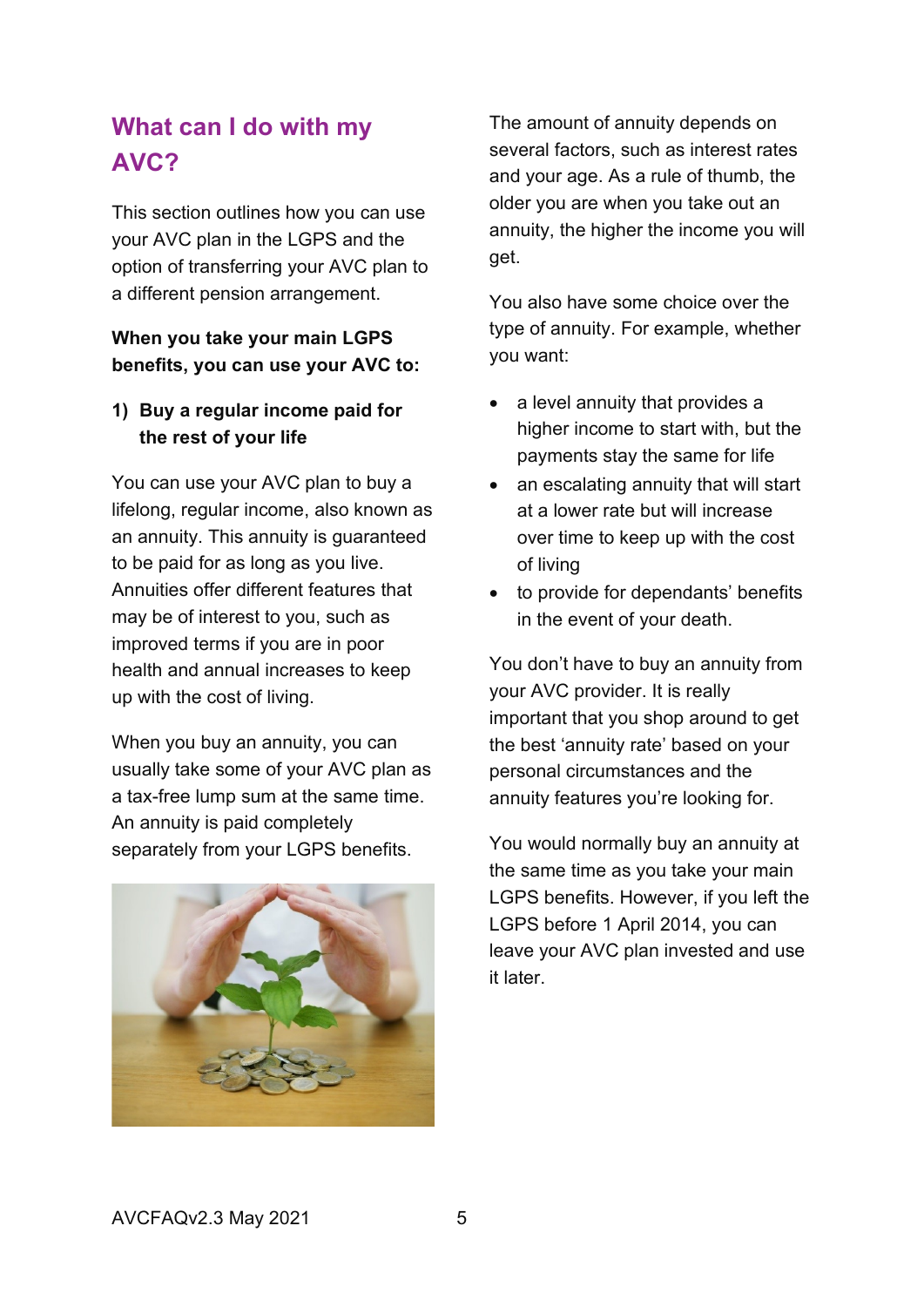#### **2) Buy a top-up LGPS pension**

If you paid into the LGPS **on or after 1 April 2014,** you can use some or all of your AVC plan to buy extra pension from the LGPS. The extra pension you buy will increase in line with the cost of living.

If you take this option, your dependants will automatically get extra pension in the event of your death.

#### **3) Take some or all of your AVC as a tax-free lump sum**

You can take some or all of your AVC plan as a tax-free lump sum, provided that:

- The total tax-free lump sum is not more than 25 per cent of the overall value of the benefits you are taking. The total lump sum is any lump sum you take from your main LGPS benefits plus the AVC lump sum.
- The total tax-free lump sum is not more than 25 per cent of the lifetime allowance or 25 per cent of your remaining *lifetime allowance<sup>3</sup>* , if you have already taken payment of any pension benefits. From 6 April 2020, 25 per cent of the lifetime allowance is £268,275. It will stay the same until April 2026.

#### **4) Buy extra membership in the LGPS**

This only applies if you started paying into your AVC plan **before 13 November 2001**.

You may be able to convert your AVC plan into extra LGPS membership to increase your LGPS benefits. This will only be possible in certain circumstances such as flexible retirement, retirement on ill health grounds, or if you stop payment of your AVCs before you retire.

The extra membership will attract a pension of 1/60th of your final pay for each year of membership purchased.

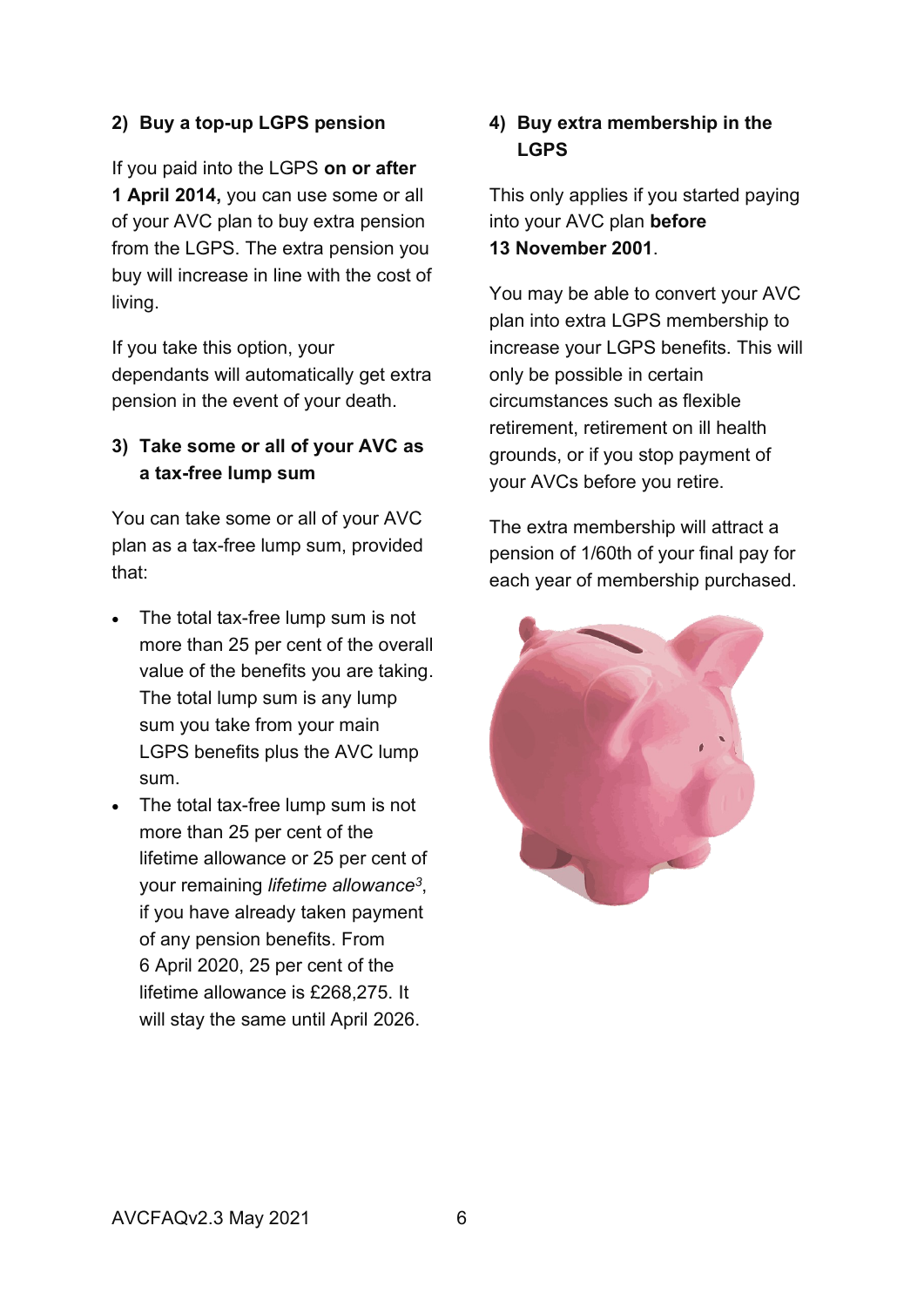#### **5) Leave your AVCs invested and use them later…**

## **…but only if you left the LGPS before 1 April 2014.**

If you left the LGPS before 1 April 2014, you can choose not to take your AVC plan when you take your main LGPS benefits. You can leave your AVC plan invested and use it later. You must take it by age 75.

If you do not take your AVC plan at the same time as your main LGPS benefits, your options will be different when you do take it. You will only be able to take a maximum of 25 per cent of your AVC plan as tax-free cash. You must use the remainder to buy an annuity.

**If you paid into the LGPS on or after 1 April 2014, you must take your AVC plan at the same time as you take your main LGPS benefits.**

**6) Transfer your AVC fund to another pension scheme or arrangement**

You can transfer your AVC plan to one or more different pension arrangements even if you are still an active member of the main LGPS scheme. You must stop paying AVCs in any LGPS employment you hold before you can transfer your AVC plan. If you hold more than one AVC plan, you must transfer all of your plans (even if they are held with different LGPS funds).

Different pension providers offer different options for how you can use your AVC, including the option to buy regular income (an annuity). By transferring out to one or more different pension arrangements, you may be able to access options that are not available under the LGPS rules, such as:

- Take a number of lump sums at different stages. Usually, the first 25% of each cash withdrawal from your pot will be tax-free with the rest subject to tax.
- Take the entire pot as cash in one go. Usually, the first 25% will be tax-free with the rest subject to tax. Remember, it is possible to take your entire LGPS AVC plan as a tax-free lump sum, subject to certain conditions, if you leave it in the LGPS and take it at the same time as your main LGPS benefits.
- Provide a flexible retirement income. This is known as flexiaccess drawdown. You are normally allowed to take a tax-free lump sum of up to 25% then set aside the rest to provide taxable lump sums as and when, or a regular taxable income.

There may be tax implications associated with accessing your benefits in the ways described above. The income from a pension is taxable; the rate of tax you pay depends on the amount of income that you receive from pensions and from other sources.

AVCFAQv2.3 May 2021 7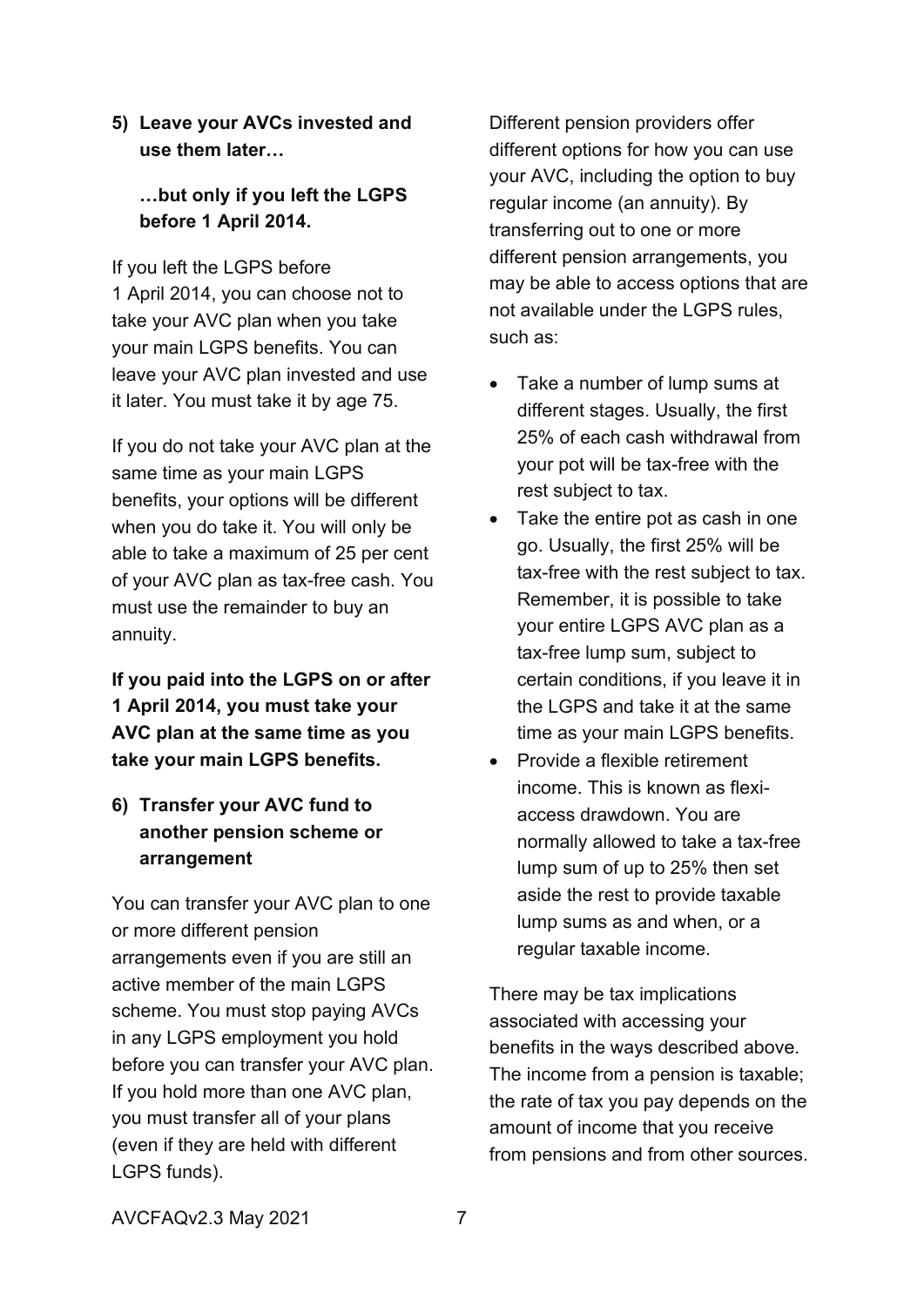The different options mentioned above have different features, different rates of payment, different charges and different tax implications.



# **Some warnings and things to think about**

As with all financial decisions, you should think about your own personal circumstances. You should also consider that money from a pension counts towards any income tax that you might have to pay.

Transferring your benefits from the LGPS could adversely affect your and any dependant's eventual retirement income. If you are thinking of transferring your AVC plan, you should be aware that scammers operate in these markets and are after your pension.

You can read more about how to protect yourself from scammers at: [www.thepensionsregulator.gov.uk/](http://www.thepensionsregulator.gov.uk/individuals) [individuals.](http://www.thepensionsregulator.gov.uk/individuals)

#### **Get some advice…**

Deciding how to use your AVC plan is one of the most important financial decisions you are likely to make. We recommend that you get guidance and/or independent financial advice to help you decide which option is most suitable for you.

**Pension Wise** is a free, impartial service offered by the Government. If you are over 50, Pension Wise can help you understand your defined contribution pension options (eg AVCs). You can find out more at [www.pensionwise.gov.uk](http://www.pensionwise.gov.uk/) or by calling **0800 138 3944** to book a **phone or face-to-face appointment.**

**Independent financial advice**  You can get help choosing a financial adviser at [www.moneyadviceservice.org.uk](http://www.moneyadviceservice.org.uk/)

**The Money Advice Service** offers free and impartial money advice, including pensions and retirement information.

[www.moneyadviceservice.org.uk](http://www.moneyadviceservice.org.uk/)

**The Financial Conduct Authority** is the regulatory body for independent financial advisers. [www.fca.org.uk](http://www.fca.org.uk/)

**The Personal Finance Society** is the professional body for financial advisers. It provides access to appropriately qualified members who commit to the highest professional and ethical standards.

[www.findanadviser.org](http://www.findanadviser.org/)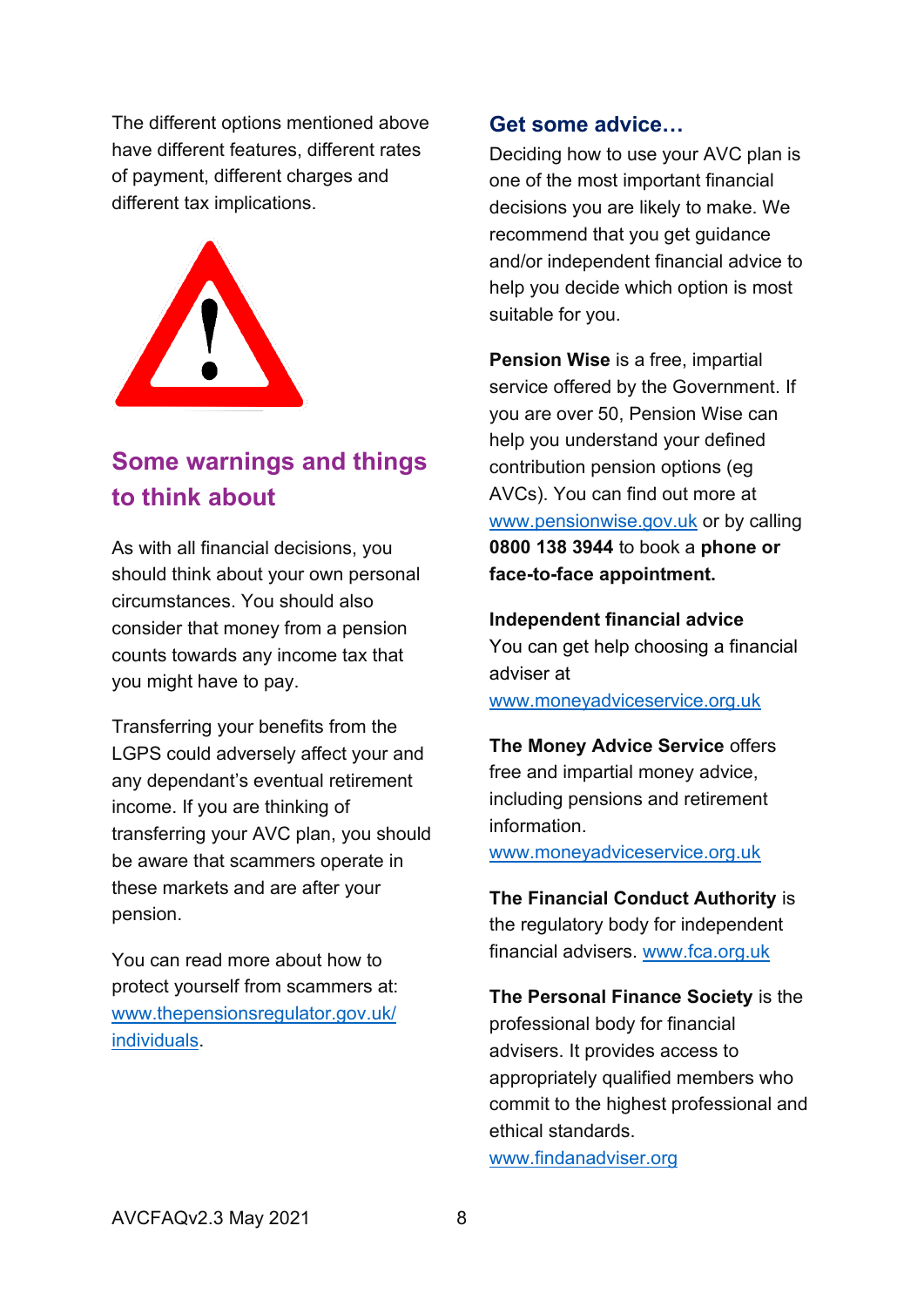**Unbiased** is a website listing regulated and independent financial advisers, mortgage brokers, solicitors and accountants. It checks that everyone is registered with the Financial Conduct Authority (FCA). [www.unbiased.co.uk](http://www.unbiased.co.uk/)

# **Other considerations**

# **What happens to my AVC if I take flexible retirement?**

If your AVC plan started before 13 November 2001, your AVC contract will end when you flexibly retire. You will have to use your entire AVC plan in one of the ways set out earlier in this leaflet when you take flexible retirement.

If your AVC plan started after 13 November 2001, you can choose to take none, some of or your entire AVC plan when you take flexible retirement. If you wish, you can continue paying AVCs.

# **What happens to my AVC if I leave before retiring?**

If you leave before retirement, your contributions will stop when you leave.



The value of your AVC plan will continue to be invested until it is paid to you. You can transfer your AVC plan to one or more different pension arrangements or take it at the same time as your LGPS benefits.

# **What happens to my AVC if I die before taking it?**

If you die before taking your AVC plan, it will be paid as a lump sum. Your AVC provider will pay the amount due to your LGPS administering authority who will then make payment in accordance with the Scheme rules.

If you have elected to pay AVCs to purchase life cover, a death in service lump sum and/or dependants' pension will be payable.

# **I have previous AVCs with the LGPS. Can I transfer them if I re-join the LGPS?**

If you have paid AVCs to the LGPS in England or Wales, the accrued (built up) value of your AVCs must normally be transferred to an AVC arrangement offered by your new LGPS administering authority, if you combine your main scheme benefits.

## **Shared cost AVCs**

A shared cost AVC (SCAVC) is an AVC plan arranged through the LGPS that both you and your employer contribute to. Your employer can choose to offer SCAVCs.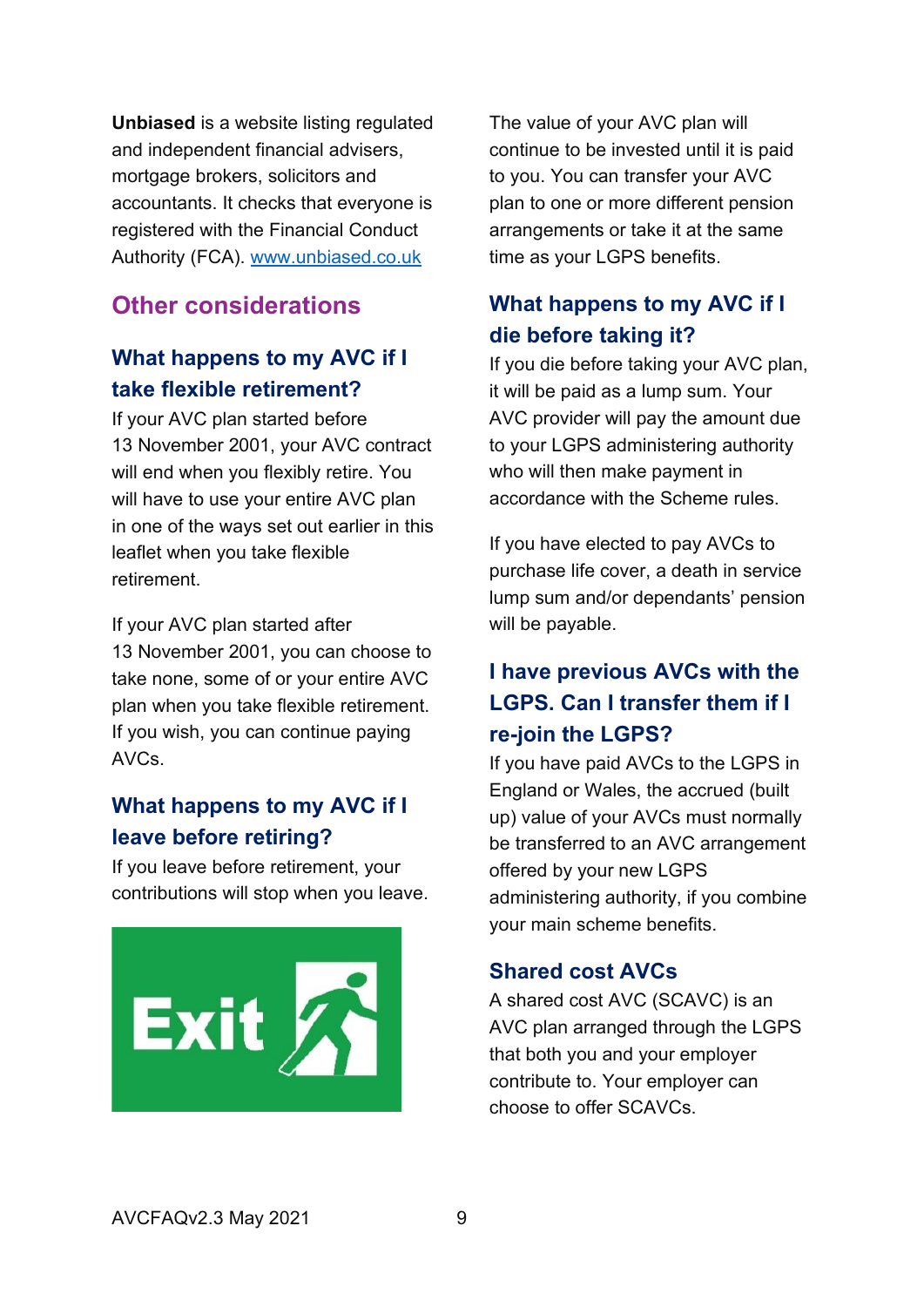# **Other ways to increase your pension benefits**

# **Buy extra pension in the LGPS – additional pension contributions (APCs)**

If you are in the main section of the LGPS, you can pay additional contributions to buy up to £7,316 (for 2021/22) of extra pension. You can choose to pay for the extra pension by spreading payment of the APCs over a number of complete years or by paying a lump sum.

See the national LGPS member website for more information on APCs: [www.lgpsmember.org](http://www.lgpsmember.org/)

If you pay tax, you get tax relief on all pension contributions up to 100% of your taxable earnings.

# **Freestanding additional voluntary contributions (FSAVCs)**

These are similar to in-house AVCs but are not linked to the LGPS in any way. With FSAVCs, you choose a provider, usually an insurance company. You may want to consider their different charges, alternative investments and past performance when you do this.

You choose how much to pay into an FSAVC arrangement. You can pay up to 100% of your UK taxable earnings, less your normal pension contributions.

How much income your FSAVC will provide depends on how long you pay AVCs for, the impact of charges and how well the fund(s) you invest in perform. Your AVC plan is an investment and the value can go down as well as up. You may not get back what you put in. You can choose which investment route you prefer.

You can usually take up to 25% of the value of your FSAVC fund as a taxfree lump sum.

You can also pay FSAVCs to provide additional life cover. Your LGPS membership already gives you cover of three times your assumed pensionable pay if you die in service. You can increase this amount using an FSAVC or use the FSAVC to provide additional dependants' benefits on your death. This may be subject to satisfactory completion of a medical.

# **Personal or stakeholder pensions**

You can make your own arrangements to pay into a personal pension plan or stakeholder pension scheme at the same time as paying into the LGPS. With these arrangements you choose a provider. You need to consider their charges, alternative investments and past performance when you do this.

AVCFAQv2.3 May 2021 10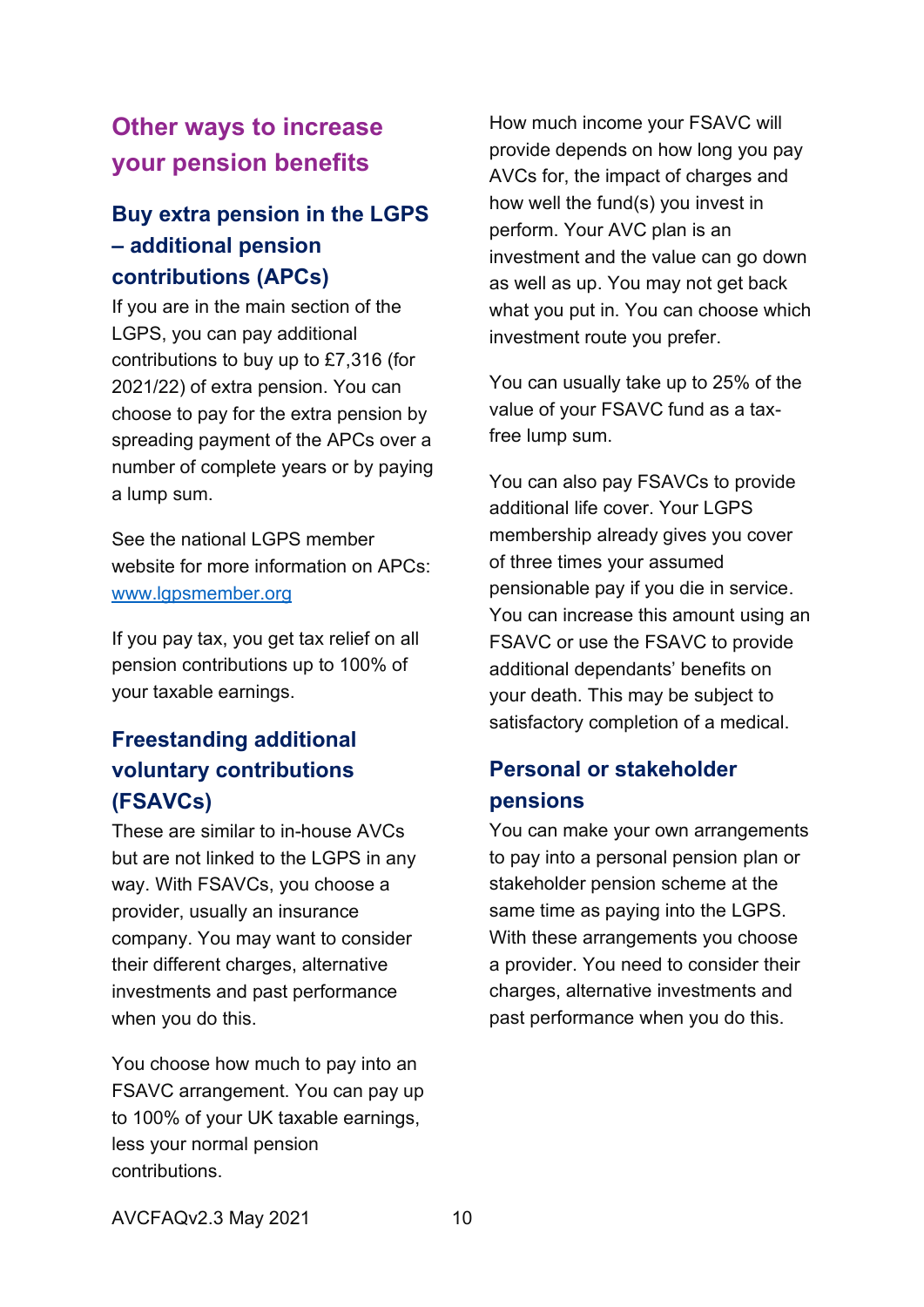

**It is advisable to get financial advice before taking out any form of additional pension saving.**

# <span id="page-10-0"></span>**Tax controls and your pension**

One of the benefits of saving with a registered pension scheme, such as the LGPS, is that you receive tax relief on the contributions you pay into the scheme. Her Majesty's Revenue and Customs (HMRC) restricts the amount of tax relief you can receive.

Most people will be able to save as much as they wish as their pension savings will be less than the allowances. However, if you are thinking of making additional pension savings, such as AVCs, it is important that you are aware of the restrictions.

# **Limits on how much you can pay**

There is no overall limit on the amount of contributions you can pay, but tax relief will only be given on contributions up to 100% of your taxable earnings in a tax year.

A different limit may apply if you pay into a 'tax relief at source' arrangement, such as a personal pension or stakeholder pension scheme.

# **Limits on how much pension you can build up**

The two controls set by HMRC are the annual allowance and the lifetime allowance.

#### **1) Annual allowance**

This is the amount that the value of your pension benefits may increase by in a year without you having to pay a tax charge. For the 2021/22 tax year, the standard annual allowance is £40,000. If you are a high earner, your annual allowance could be lower due to 'tapering'.

For money purchase arrangements, such as AVC schemes, the annual allowance you use is the total contributions paid by you, or on your behalf, over the tax year.

For defined benefits arrangements, such as the main LGPS scheme, the amount of annual allowance is the growth in the value of your pension over the tax year.

If your LGPS pension savings in a year ending 5 April exceed the standard annual allowance, your LGPS pension fund will inform you by 6 October.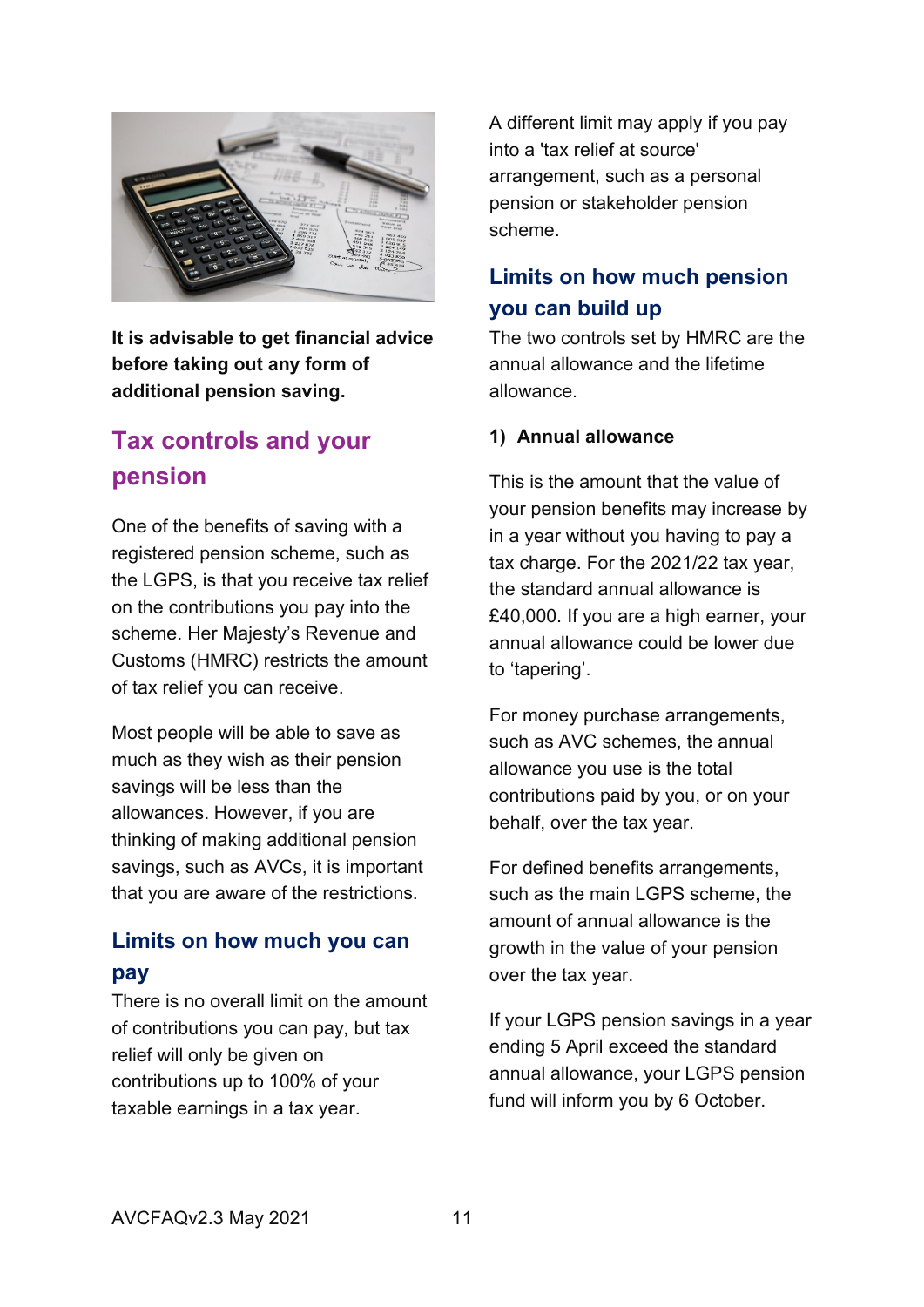You can find out the value of the increase in your pensions saving for each of the last three years by asking your administering authority for a pension savings statement.

For more information about the annual allowance, including information on 'tapering' for high earners and the implications if you have taken defined contribution benefits flexibly on or after 6 April 2015, see the [annual allowance](http://www.lgpsmember.org/ats/abouttax.php)  [factsheet](http://www.lgpsmember.org/ats/abouttax.php) available from the LGPS member website.

#### **2) Lifetime allowance**

The lifetime allowance is the total value of all pension benefits you can have without triggering an excess benefits tax charge. The lifetime allowance is currently £1,073,100.

You can find out more about tax [controls and your LGPS pension,](https://www.lgpsmember.org/ats/about-tax.php) including tools to check your allowances on the LGPS member website.

You can also watch [Pensions Made](http://www.lgpsmember.org/more/Videos.php)  [Simple videos](http://www.lgpsmember.org/more/Videos.php) about the annual and lifetime allowances and other LGPS topics.